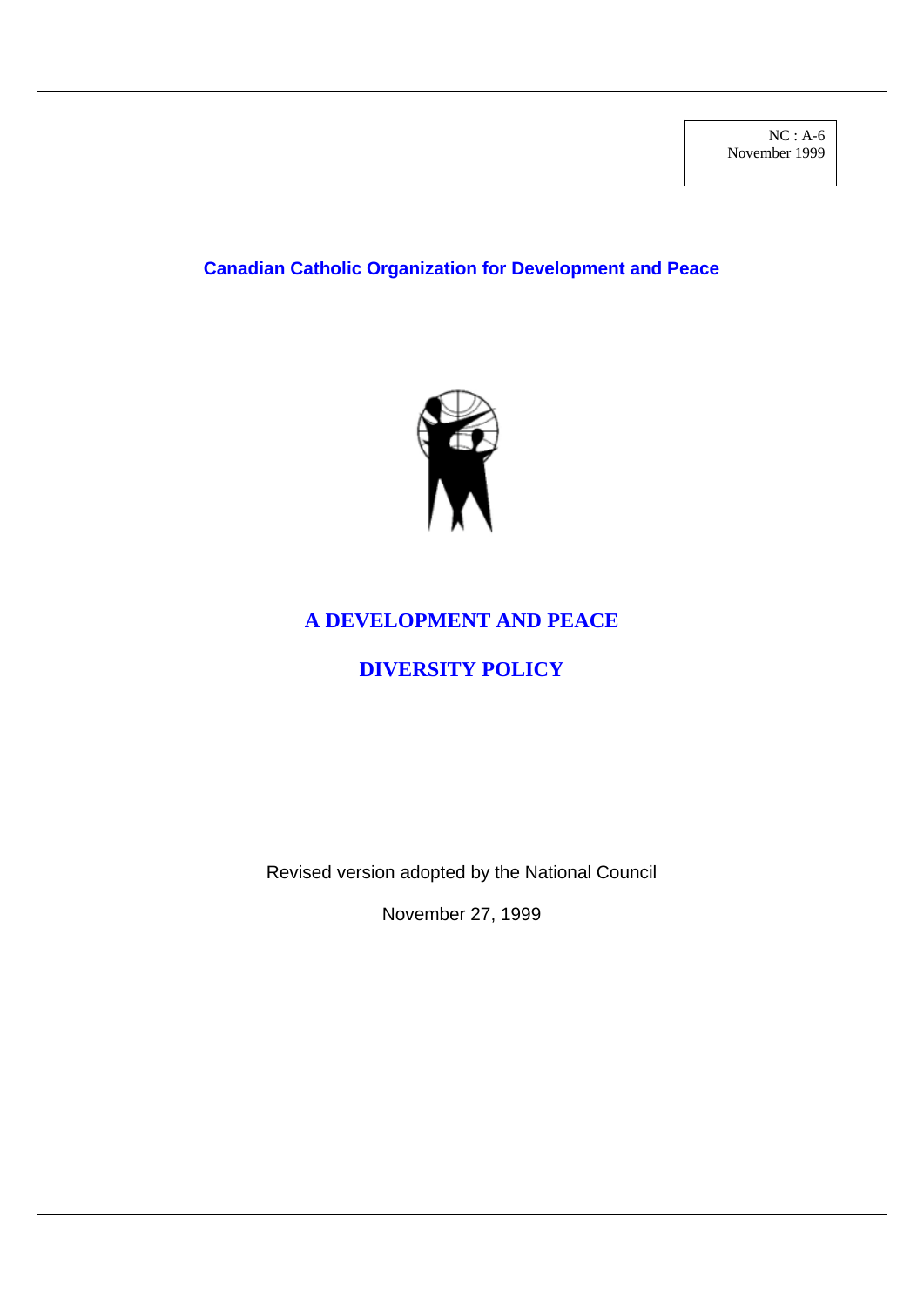Revised version adopted by the National Council – November 27, 1999

#### **A DEVELOPMENT AND PEACE DIVERSITY POLICY**

## **GOAL**

To contribute to building a more diverse social movement, by improving the access and participation of young people, First Nations people, and people of diverse cultures, colours and ethnic origins in the work of CCODP.

#### **ASSUMPTIONS**

- 1 For us as persons of faith, and as members of an international solidarity movement, the struggle against exclusion and oppression and the commitment to help build a more just and democratic society grow out of our preferential option for the poor and is central to the vision and mission of Development and Peace.
- 2 One of the fundamental goals of CCODP's work is: To combat the social, economic, political and cultural exclusion of the poorest populations by reinforcing the democratic processes of development based on participation, equity and social justice**.** This overcoming of exclusion needs to happen within our organization and our network, as well as in our work overseas.

#### **APPROACH**

- 1 CCODP has begun to challenge itself concerning diversity.
	- a. CCODP is a Canadian organization based on regional representation, and bilingual (an in some cases, multilingual) functioning.
	- b. CCODP implements a gender equality and equity policy through different programs and actions.
	- c. CCODP has invited Southern Partners to join us in program development through participation in the Solidarity Committee and the Triennial Orientation Assembly.
	- d. The Education Sectors have developed a recruitment strategy which has a strong focus on inclusion of youth a persons of minority cultural backgrounds.
	- e. Most recently, at the Triennial Orientation Assembly, members requested that Development and Peace involve more young people, and people of colour in our organization and that they be more fully represented at the next such Assembly.
	- f. Training activities have taken place at different levels of the organization, including the National Council.
	- g. Diversity is part of the criteria guiding nominating and hiring processes in Development and Peace.
	- h. The collective agreement governing work relations includes a clause on gender equity and a clause on diversity.
- 2. To further address the challenge of diversity, we need to address *barriers.* In order to understand the barriers, we need to understand racism. Racism, like sexism, is based not on biology, but on a "social construct", an ideology which fosters exclusion. (In the same way, in order to understand how women have been excluded, we have to understand that societies have created the notion of gender, which is the foundation for sexism).